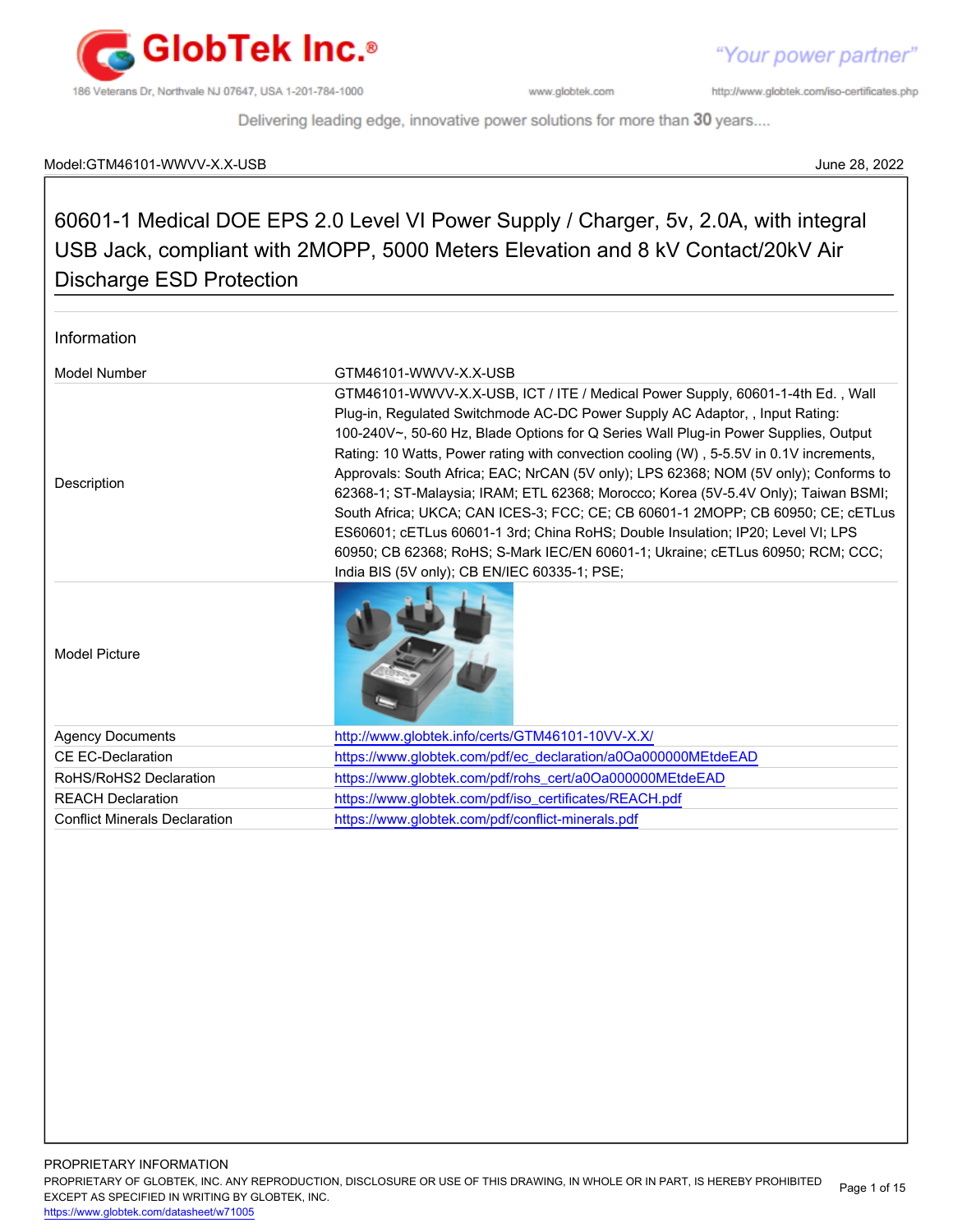

http://www.globtek.com/iso-certificates.php

Delivering leading edge, innovative power solutions for more than 30 years....

#### Model:GTM46101-WWVV-X.X-USB June 28, 2022

| <b>MODEL PARAMETERS</b> |                                                                     |  |
|-------------------------|---------------------------------------------------------------------|--|
| Type                    | Wall Plug-in                                                        |  |
| Technology              | Regulated Switchmode AC-DC Power Supply AC Adaptor                  |  |
| Category                | ICT / ITE / Medical Power Supply                                    |  |
| Input Voltage           | 100-240V~, 50-60 Hz                                                 |  |
| $I/P$ Amps $(A)$        | 0.3A                                                                |  |
| Wattage (W)             | 10.0                                                                |  |
| Vout Range (V)          | $5 - 5.5$                                                           |  |
| <b>Efficiency Level</b> | USA DOE Level VI / Eco-design Directive 2009/125/EC, (EU) 2019/1782 |  |
| Ingress Protection      | Indoor Use                                                          |  |
| Size (mm)               | $41.0 \times 71.0 \times 31.5$                                      |  |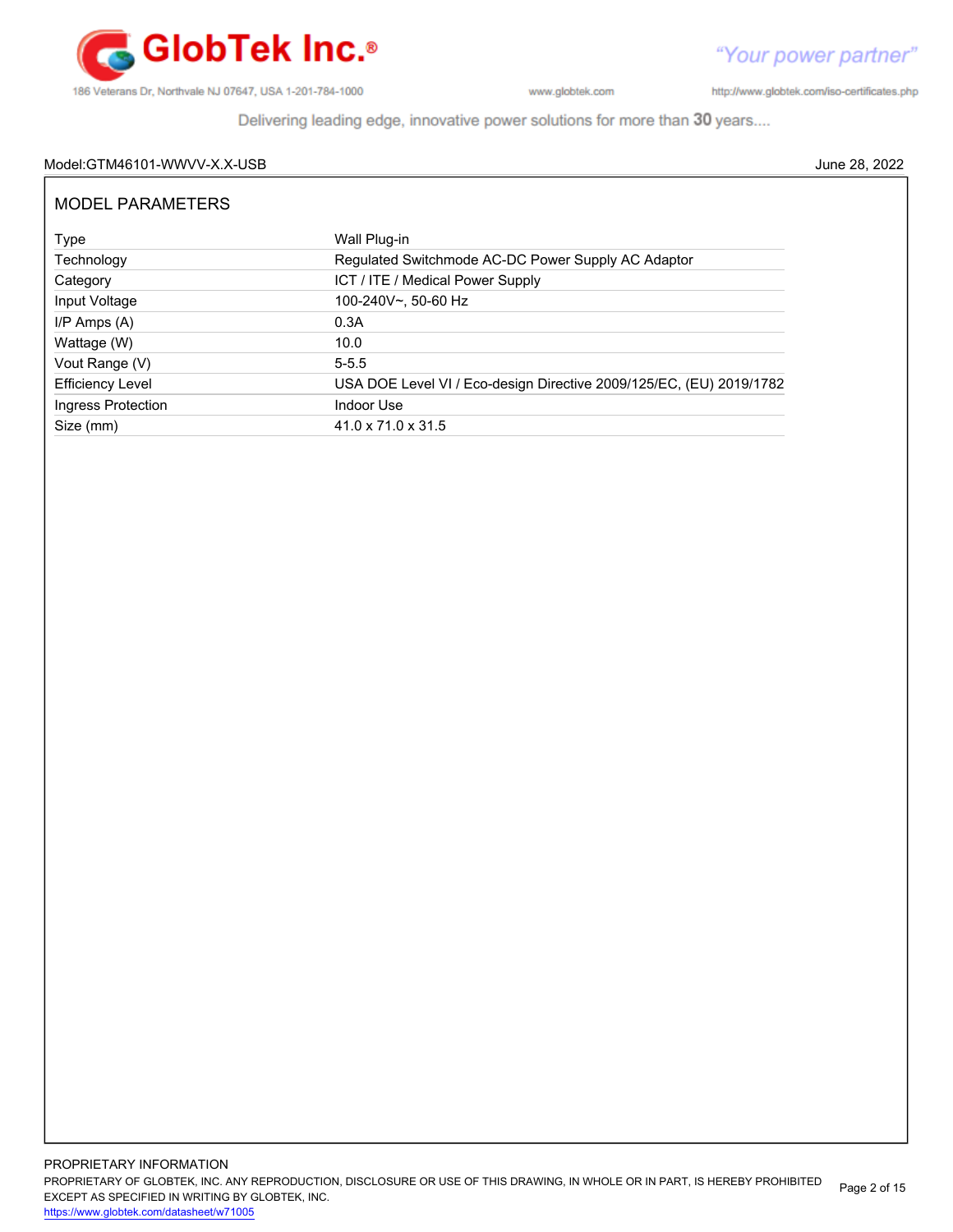

http://www.globtek.com/iso-certificates.php

Delivering leading edge, innovative power solutions for more than 30 years....



PROPRIETARY INFORMATION PROPRIETARY OF GLOBTEK, INC. ANY REPRODUCTION, DISCLOSURE OR USE OF THIS DRAWING, IN WHOLE OR IN PART, IS HEREBY PROHIBITED EXCEPT AS SPECIFIED IN WRITING BY GLOBTEK, INC. Page 3 of 15

<https://www.globtek.com/datasheet/w71005>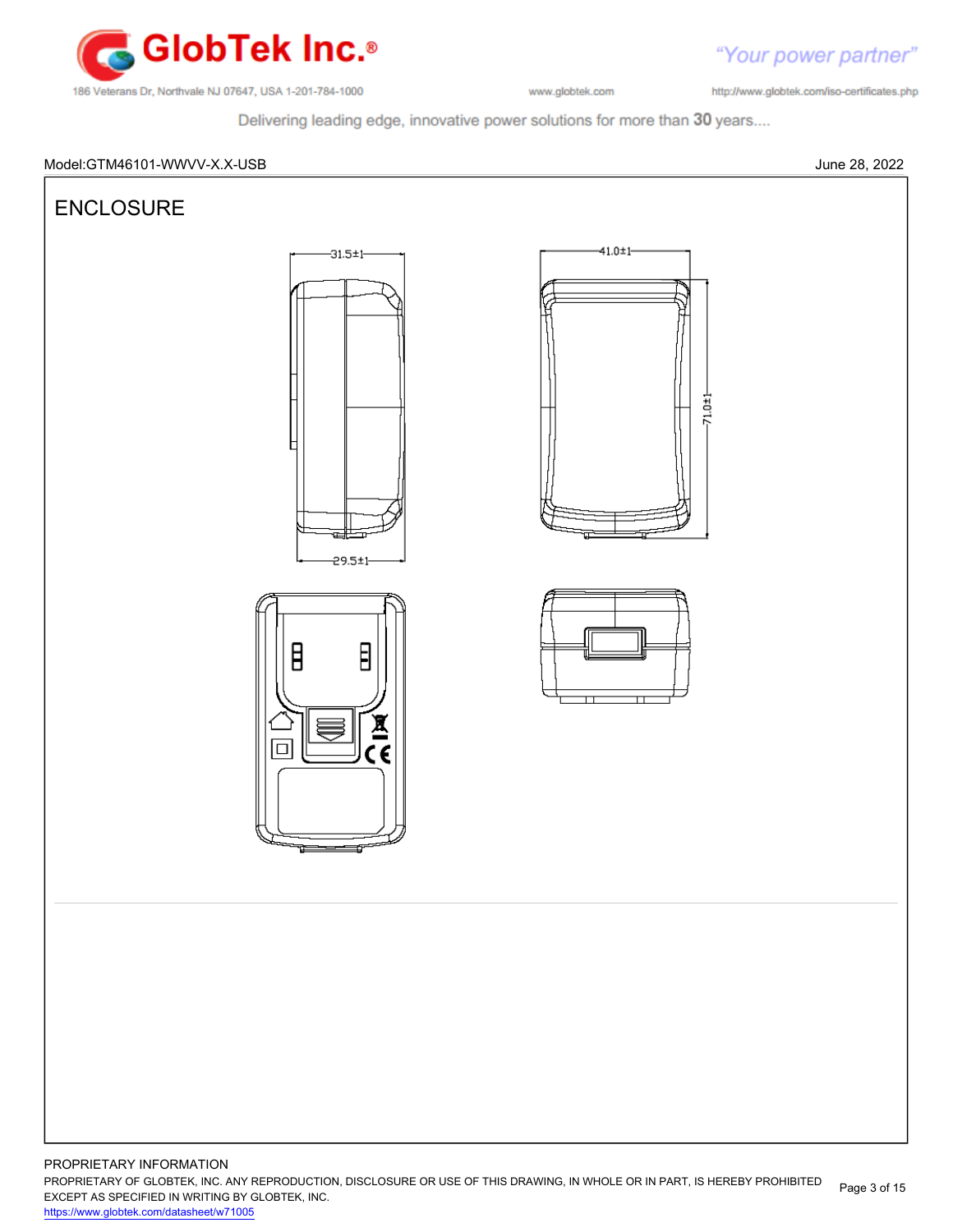

http://www.globtek.com/iso-certificates.php

"Your power partner"

Delivering leading edge, innovative power solutions for more than 30 years....

# Model:GTM46101-WWVV-X.X-USB June 28, 2022 RATING TABLE Model Number **Amps(A)** Watts(W) RFQ GTM46101-1005-USB  $5 \text{ V}$  2 10.00 [RFQ](https://en.globtek.com/model/id/a0Oa000000MEtdeEAD) GTM46101-1306-0.9-USB 5.1 V 2.54 12.95 [RFQ](https://en.globtek.com/model/id/a0Oa000000MEtdeEAD) GTM46101-1306-0.8-USB 5.2 V 2.5 13.00 [RFQ](https://en.globtek.com/model/id/a0Oa000000MEtdeEAD) GTM46101-1306-0.7-USB  $\begin{array}{|c|c|c|c|c|c|c|c|c|} \hline \text{GTM46101-1306-0.7-USB} & & 5.2 \text{ V} & & 2.45 & & 12.99 \hline \end{array}$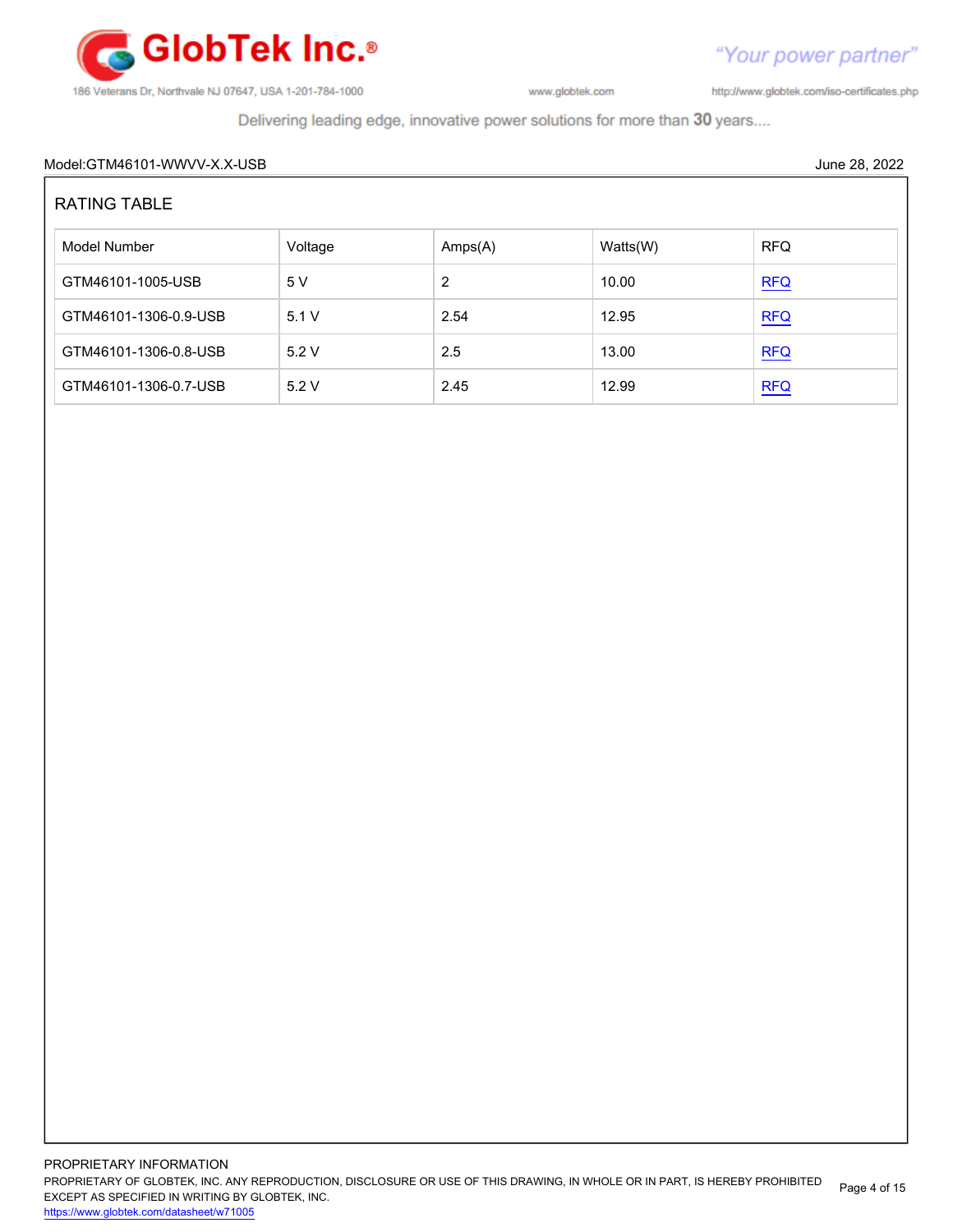

http://www.globtek.com/iso-certificates.php

Delivering leading edge, innovative power solutions for more than 30 years....

Model:GTM46101-WWVV-X.X-USB June 28, 2022

# SPECIFICATIONS

- A) ELECTRICAL SPECIFICATIONS:
- 1. Input Voltage: Specified 90-264 Vac, Nameplate rated 100-240 Vac
- 2. Input Frequency: Specified 47-63 Hz, Nameplate rated 50-60 Hz
- 3. Output Regulation: +/- 5% measured at the end of a 1.2 meter USB cordset employing #20 Gauge conductors (RFP RFI-50856)
- The longest cable GlobTek recommends to be used with this product is USB cord GlobTek PN USBA1M2MICROB20(R), 1.2 Meters for best voltage regulation performance. (RFP RFI-20435-3)
- 4. Line Voltage Regulation: +/- 3% typical measured at the end of a 1.2 meter USB cordset employing #20 Gauge conductors

5. Output Ripple (Vp-p): 150mV Ripples shall be measured with a 47uF electrolytic capacitor paralleled with a high-frequency 0.1uF ceramic capacitor across the output. The oscilloscope's bandwidth shall be set to 20MHz.

6. Turn-On/Turn-Off Overshoot: 5% maximum, 500 us maximum recovery time for 25% step load.

7. Turn-On Delay: 3000mS MAX at 115VAC Full Load

8. Hold-Up Time: 8mS Min at 100VAC Full Load

9. Inrush Current: No damage. On power when switching on/off repeatedly under any condition.

10. Switching Frequency: 66.5 KHz typical

11. Average Efficiency: 78.7% Min.(CEC&DOE Level VI Compliant), 79.0% Min. (ErP European Commission's Ecodesign Directive (2005/32/EC) / CoC Tier 2 Compliant)

12. Input Power(no load): < 0.1W < 0.1W, < 0.075W (ErP European Commission's Ecodesign Directive (2005/32/EC) / CoC Tier 2 Compliant)

13. Cable voltage drop compensation circuitry

#### B) PROTECTION

- 1. Over-Voltage: Output shut down and auto restart 110% to 140% of Vnom
- 2. Over Temperature Protection: Output shut down and auto restart
- 3. Short Circuit Protection Output shut down and auto restart
- 4 Over Load Protection Output shut down and auto restart 110% to 150% of Inom
- 5. Input Protection: Input line fusing
- 6. ESD: 8 kV Contact/20kV Air Discharge

#### C) SAFETY

- 1. Dielectric Withstand Voltage: 4000Vac or 5656Vdc 10mA 1 minute
- 2. Earth Leakage Current: N/A for Class II units, there is no PE Ground pin, so earth Leakage current is not measured
- 3. Touch Current: Maximum allowed values: 100uA NC(Normal condition) 500uA SFC(single fault condition)
- 4. Means of Protection: 2 x MOPP
- 5. ROHS 2: Complies with EU 2011/65/EU and China SJ/T 11363-2006

#### D) EMC

- 1. Emissions, per EN 55032, EN 61000-6-3, EN 61000-6-4
- Conducted Emissions: Class B, FCC Part 15, Class B
- Radiated Emissions: Class B, FCC Part 15, Class B
- 2. Line Frequency Harmonics EN61000-3-2, Class A
- 3. Voltage Fluctuations/Flicker EN61000-3-3
- 4. Immunity, per EN 55024, EN 61000-6-1, EN 61000-6-2 Static Discharge Immunity EN61000-4-2, 8kV contact discharge, 15kV air discharge Radiated RF Immunity EN61000-4-3, 3V/m 80-2700MHz, 80% 1KHz AM. EFT/Burst Immunity EN61000-4-4, 2KV/100kHz.

#### PROPRIETARY INFORMATION

PROPRIETARY OF GLOBTEK, INC. ANY REPRODUCTION, DISCLOSURE OR USE OF THIS DRAWING, IN WHOLE OR IN PART, IS HEREBY PROHIBITED EXCEPT AS SPECIFIED IN WRITING BY GLOBTEK, INC. Page 5 of 15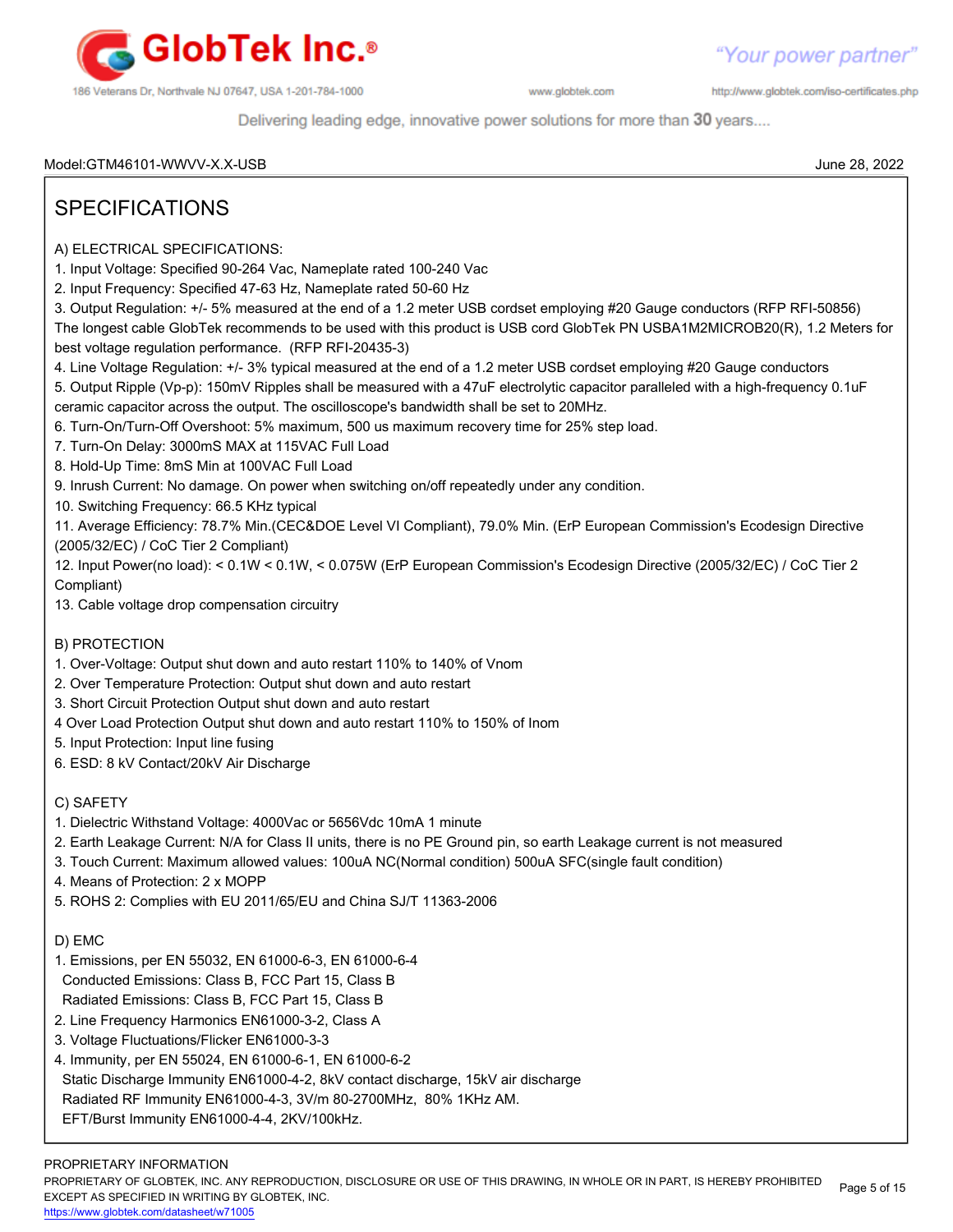

http://www.globtek.com/iso-certificates.php

Delivering leading edge, innovative power solutions for more than 30 years....

| Model:GTM46101-WWVV-X.X-USB | June 28, 2022 |
|-----------------------------|---------------|

 Line Surge Immunity EN61000-4-5, 1KV differential-mode Conducted RF Immunity EN61000-4-6, 3Vrms, 80% 1KHz AM Power Frequency Magnetic Field Immunity EN61000-4-8, NA Voltage Dip Immunity EN61000-4-11, Criteria B

#### E) OTHER:

1.USB2.0 , USB BC1.2 (DCP) compliant (Certain part numbers only. Check specific datasheet for details)

2. MTBF: 200,000 hours @ 25°C ambient temperature

- 3. Operating Temperature: 0°C to 40°C ambient temperature
- 4. Humidity: 0% to 95% relative humidity
- 5. Storage Temperature: -40°C to 80°C

#### F) ENCLOSURE

- 1. Housing: High impact plastic, 94V0 polycarbonate, non-vented
- 2. Markings: Label and/or Pad Printed and/or Molded in the case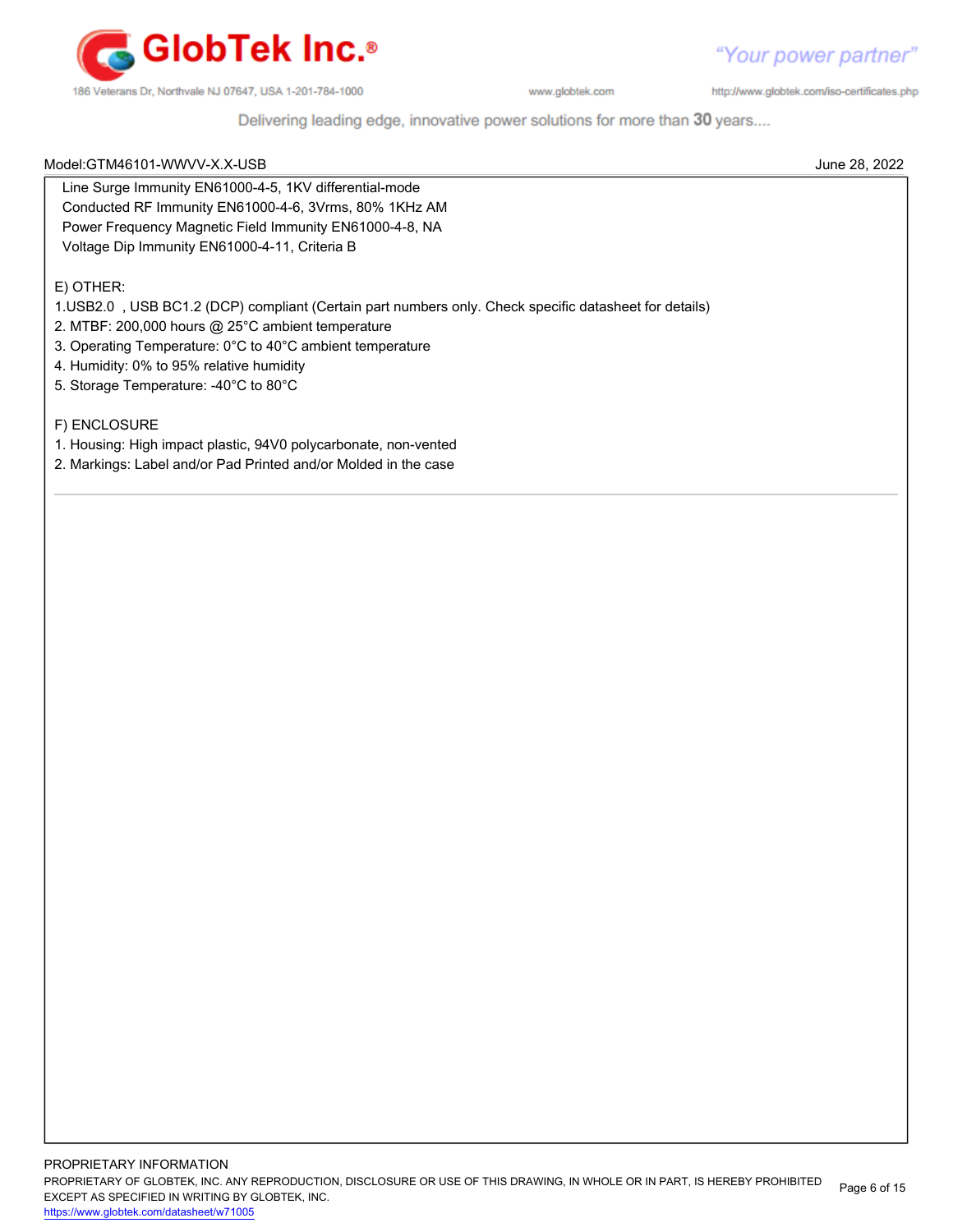

http://www.globtek.com/iso-certificates.php

Delivering leading edge, innovative power solutions for more than 30 years....

#### Model:GTM46101-WWVV-X.X-USB June 28, 2022

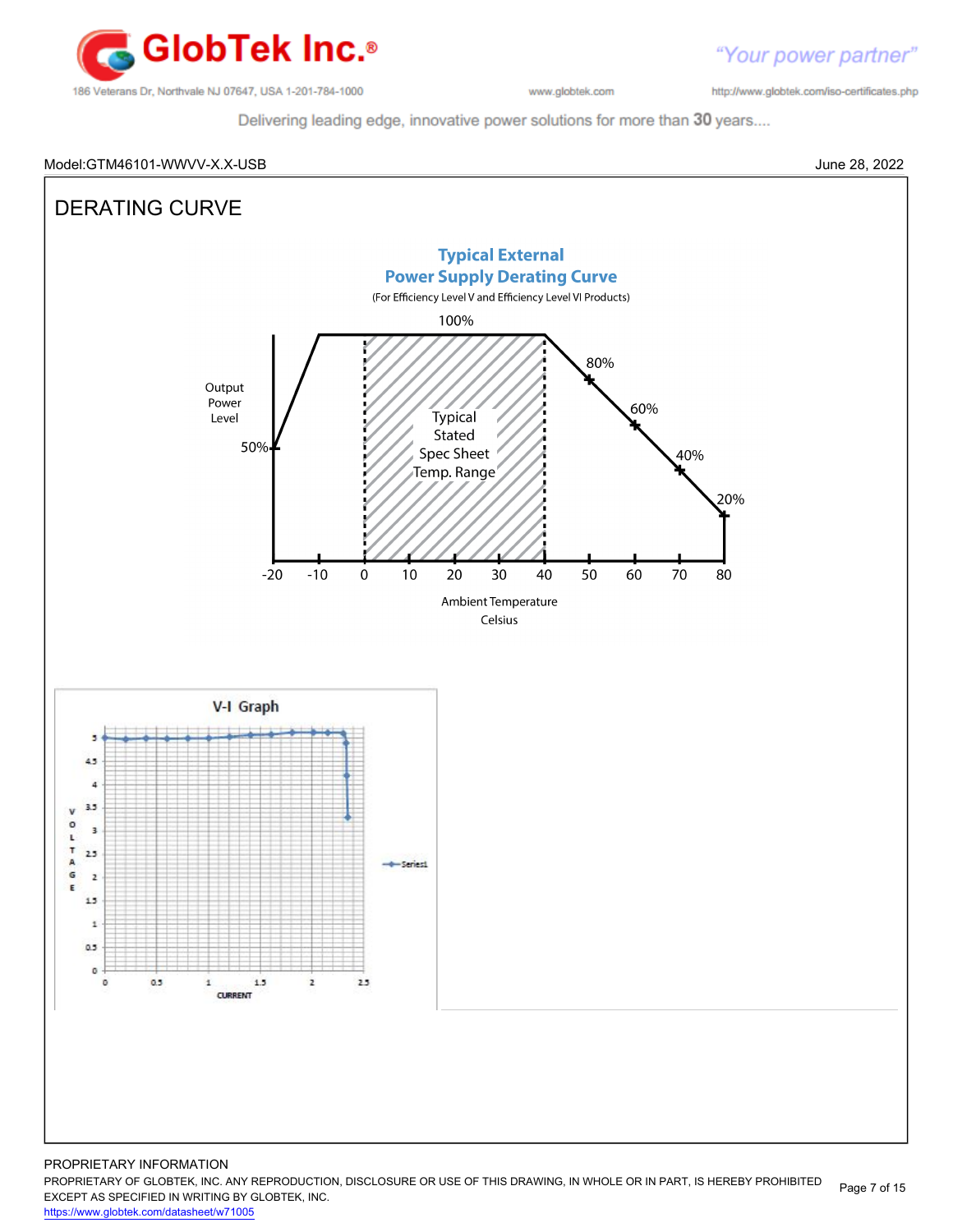

http://www.globtek.com/iso-certificates.php

Delivering leading edge, innovative power solutions for more than 30 years....

#### Model:GTM46101-WWVV-X.X-USB June 28, 2022

### INPUT CONFIGURATION

Description Blade Options for Q Series Wall Plug-in Power Supplies

Data Sheet:<http://en.globtek.com/interchangeable-blades.php>

Insertion Instructions: <http://www.globtek.com/pdf/Instructions-Interchangeable-Blades.pdf> Video: [Q-Blade Style Instruction Video](https://www.youtube.com/watch?v=t8KfppaP5_s&feature=youtu.be)



INPUT CONNECTOR: Q-Socket (below are available blades configurations which are "not included" (unless stated above); can be purchased separately, package with power supply or as a separate "Q-KIT" if specified

01. United States / Canada / Japan NEMA 1-15P/ IEC PLUG Type A [WORKS IN PLUG B] configuration: NA 2 blades, Class II; US/CA/JP P/N: Q-NA(R)

02. Australian AS 3112 configuration: SAA 2 blade/ IEC TYPE I, Class II; AU P/N: Q-SAA(R)

- 03. UK BS 1363 configuration: UK 3 blade with dummy Ground/ IEC TYPE G, Class II; GB P/N: Q-UK(R)
- 04. European CEE 7/16 configuration: Europlug 2 pins/ IEC TYPE C [WORKS IN TYPE E&F], Class II; EU P/N: Q-EU(R)
- 05. Korean KS C8305 configuration: 2 pins/SIMILAR TO IEC TYPE C, Class II; KR P/N: Q-KR(R)
- 06. Argentina IRAM 2073 configuration: 2 blades/SIMILAR TO IEC TYPE I; AR P/N: Class II Q-AR(R)
- 07. China GB 2099 configuration: 2 blades/SIMILAR TO TYPE A, Class II; CN P/N:Q-CN(R)
- 08. India IS 1293 6A/BS546 configuration: 5A, 3 pins with Dummy Ground, Class II/IEC TYPE D; IN P/N: Q-IN(R)
- 09. IEC60320/C18 Inlet, Class II; P/N: Q-C18(R)
- 10. Brazilian NBR6147 configuration: 2 pins, Class II;SIMILAR TO IEC TYPE C BR P/N: Q-BR(R)

11. South Africa SABS164-1 and India IS 1293, IS694, 16A type plug, 3 round prongs, Class II + dummy ground, IEC TYPE M P/N: Q-SANS164-1-16A(R)

12. South Africa SABS164-4, 3 round prongs with a notched prong @ 0º, Class II + dummy ground, IEC TYPE M Red, P/N:

Q-SANS164-4L-16A(R)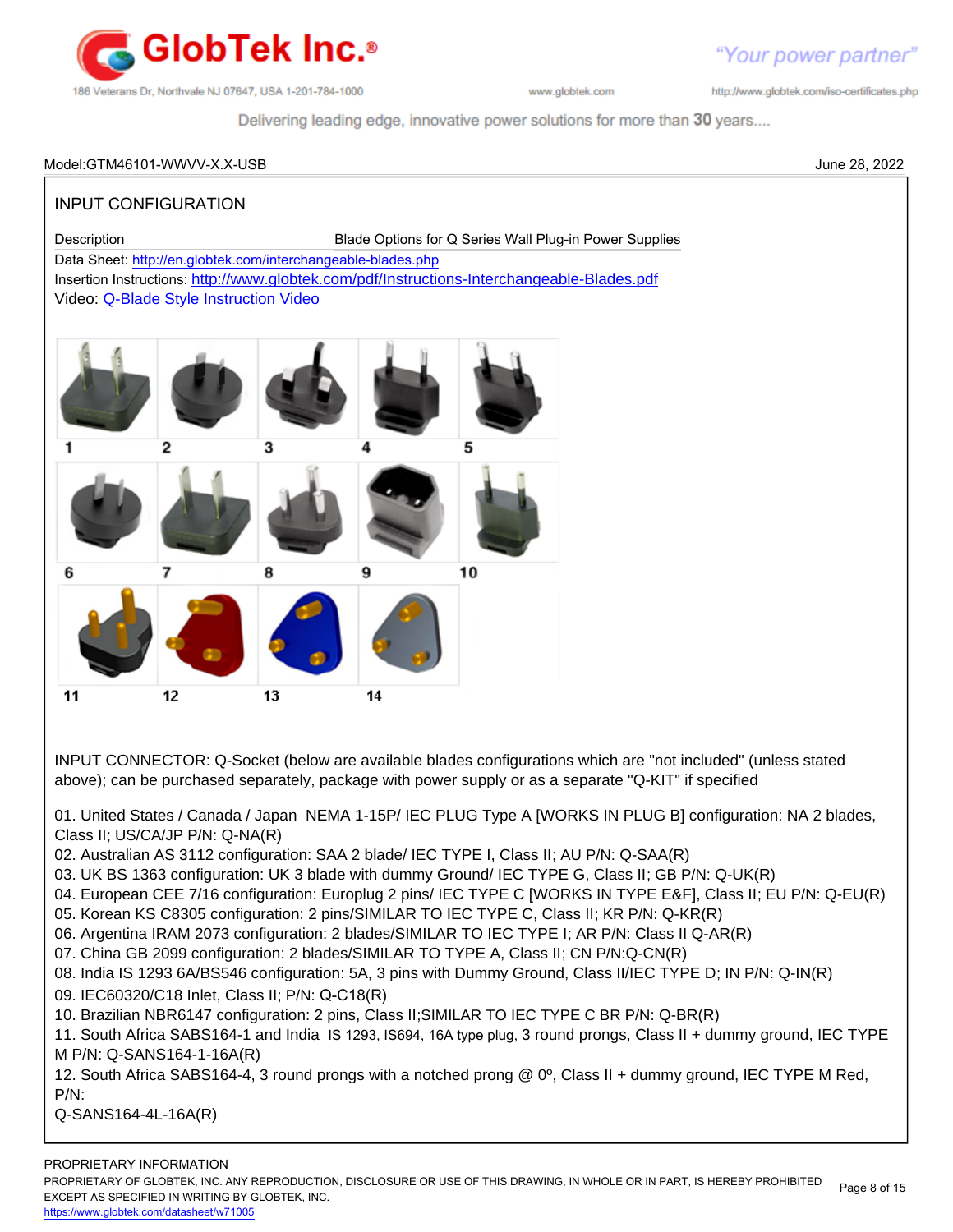

"Your power partner"

186 Veterans Dr, Northvale NJ 07647, USA 1-201-784-1000

www.globtek.com

http://www.globtek.com/iso-certificates.php

Delivering leading edge, innovative power solutions for more than 30 years....

| Model:GTM46101-WWVV-X.X-USB                                                                                        | June 28, 2022 |
|--------------------------------------------------------------------------------------------------------------------|---------------|
| 13. South Africa SABS164-4, 3 round prongs with a notched prong @ -53°, Class II + dummy ground, Blue, IEC TYPE M, |               |
| $P/N$ :                                                                                                            |               |
| $Q-SANS164-4C-16A(R)$                                                                                              |               |
| 14. South Africa SABS164-4, 3 round prongs with a notched prong @ +53°, Class II + dummy ground, Black, IEC TYPE M |               |
| $P/N$ :                                                                                                            |               |
| $Q-SANS164-4R-16A(R)$                                                                                              |               |
| <b>Kits</b>                                                                                                        |               |
| 01. Q-KIT: 1,2,3,4 above                                                                                           |               |
| 02. Q-KIT-INTL: 2,3,4 above                                                                                        |               |
| 03. Q-KIT-6: 1,2,3,4,5,6 above                                                                                     |               |
| 04. Q-KIT-7: 1,2,3,4,5,6,7 above                                                                                   |               |
| 05. Q-KIT-8: 1,2,3,4,5,6,7,8 above                                                                                 |               |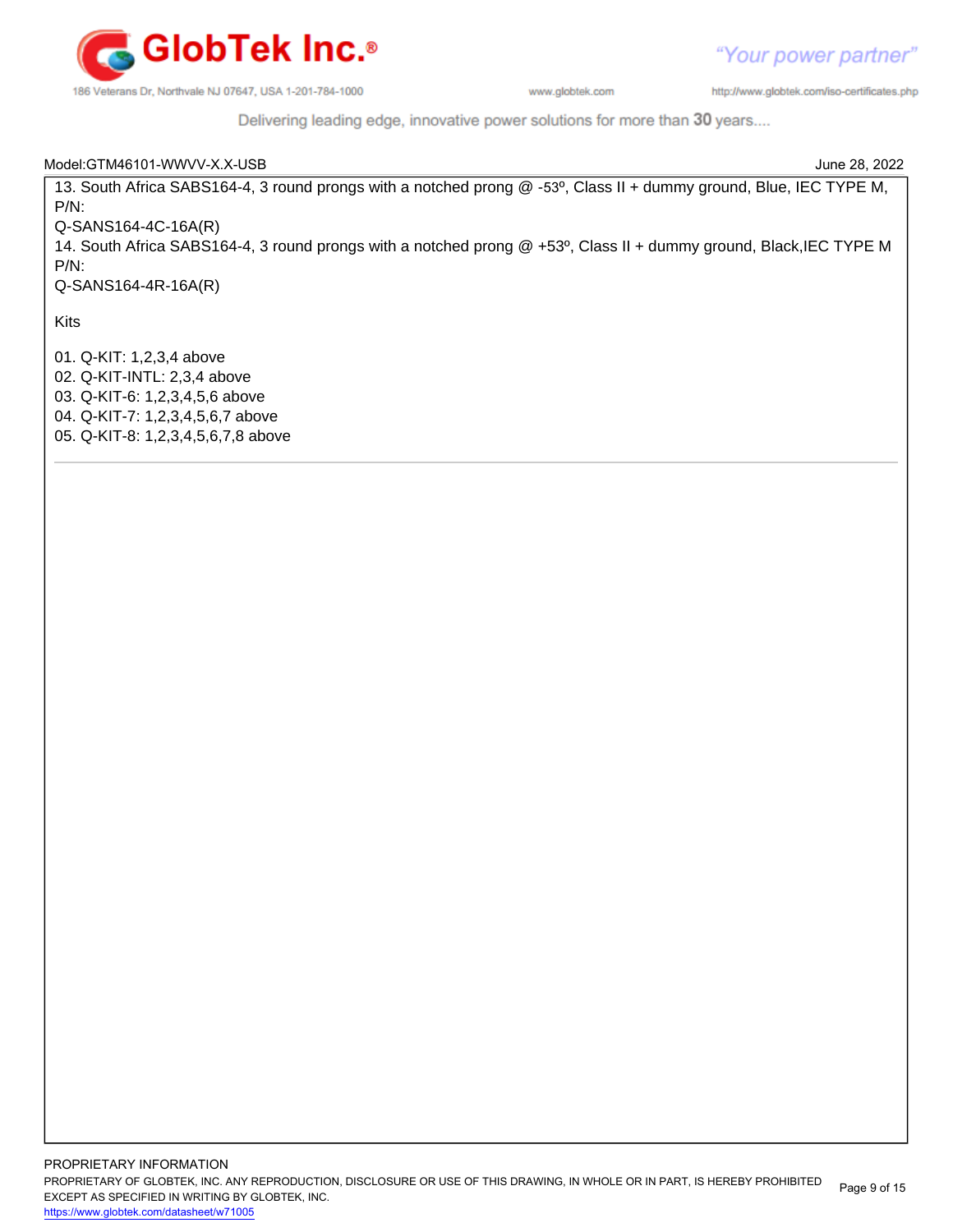

http://www.globtek.com/iso-certificates.php

Delivering leading edge, innovative power solutions for more than 30 years....

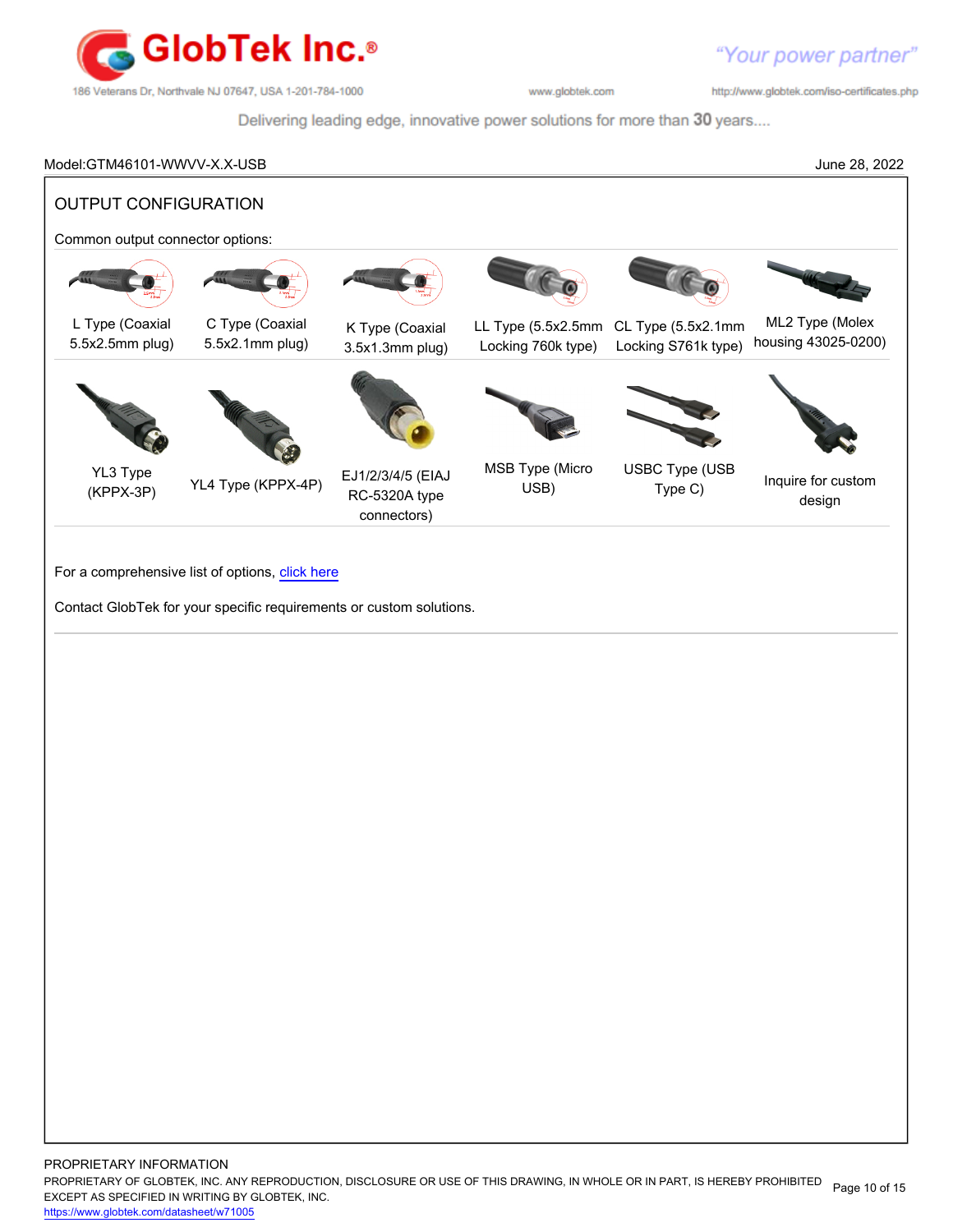

http://www.globtek.com/iso-certificates.php

"Your power partner"

Delivering leading edge, innovative power solutions for more than 30 years....

#### Model:GTM46101-WWVV-X.X-USB June 28, 2022

| Approvals           |                                                                                                                                                                                                                                                                      |
|---------------------|----------------------------------------------------------------------------------------------------------------------------------------------------------------------------------------------------------------------------------------------------------------------|
| Logo                | Description                                                                                                                                                                                                                                                          |
| R37924<br>RoHS (Pb) | Taiwan BSMI; http://www.bsmi.gov.tw/wSite/ct?xItem=4072&ctNode=816∓=2                                                                                                                                                                                                |
| No Logo Applicable  | CB report IEC60601-1 2005 A1+C1+C2 2016-2-4 and or EN 60601-1:2006 3.1rd<br>Edition 2xMOPP (6W max)                                                                                                                                                                  |
| No Logo Applicable  | CB for IEC 62368-1:2014 (Second Edition)                                                                                                                                                                                                                             |
| No Logo             | CB Report IEC60950-1:2005 (2nd Edition), Am 1: 2009 + Am 2:2013                                                                                                                                                                                                      |
| No Logo Applicable  | CB to 60335-1 5th Edition (Safety of Household and Similar Electrical Appliances,<br>Part 1: General Requirements) CB Report/ Certificate IEC 60335-1:2010 Up to 36<br>volts only                                                                                    |
| 5000                | CCC Altitude up to 5000 m<br>GB17625.1-2012, GB4943.1-2011, GB/T9254-2008                                                                                                                                                                                            |
| CE                  | <b>CE</b> Certification<br>CE Mark: tested to comply with EN 55032.2012+AC.2013 EN 61000-3-2.2014 EN<br>61000-3-3.2013 EN 60601-1-2.2013(Ed4) EN 55024.2010                                                                                                          |
|                     | CE Mark: tested to comply with EN60601-1-2:2013 (4th Ed), EN61000-3-2<br>EN61000-3-3, EN50082-1, including EN61000-4-2, EN61000-4-3, EN61000-4-4,<br>EN61000-4-5, EN61000-4-6, EN61000-4-8, EN61000-4-11, EN61000-1-2-2001<br>EMI: EN55011 CLASS B and FCC Part 15 B |
| 1007497             | Audio/Video, Information And Communication Technology Equipment - Part 1: Safety<br>Requirements [UL<br>62368-1:2014 Ed.2]<br>Audio/Video, Information And Communication Technology Equipment - Part 1: Safety<br>Requirements [CSA<br>C22.2#62368-1:2014 Ed.2]      |
|                     |                                                                                                                                                                                                                                                                      |

PROPRIETARY INFORMATION

PROPRIETARY OF GLOBTEK, INC. ANY REPRODUCTION, DISCLOSURE OR USE OF THIS DRAWING, IN WHOLE OR IN PART, IS HEREBY PROHIBITED Page 11 of 15<br>EXALER 10 OREGIEIER WILKENIG BY OLOREEK WO EXCEPT AS SPECIFIED IN WRITING BY GLOBTEK, INC.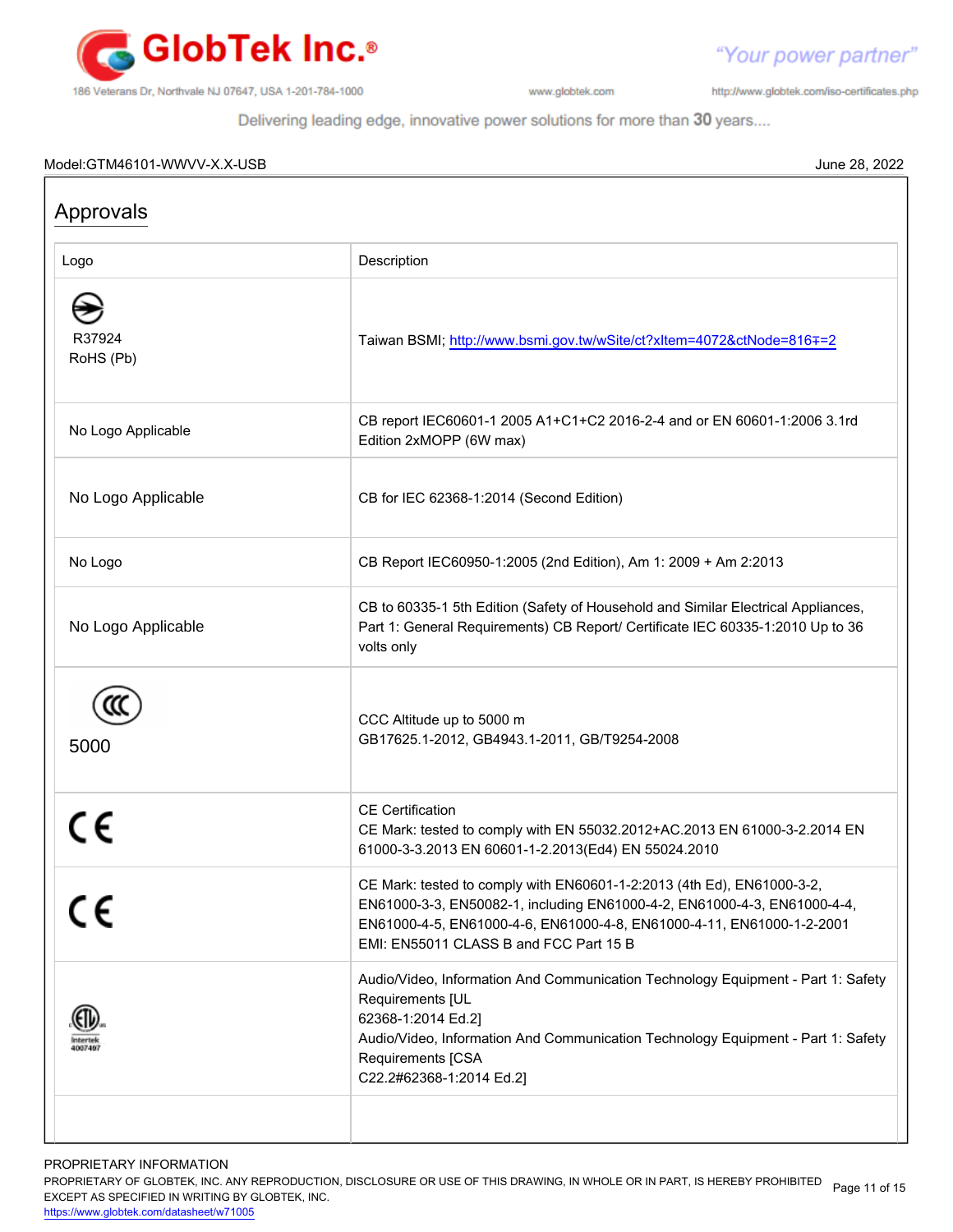

http://www.globtek.com/iso-certificates.php

"Your power partner"

Delivering leading edge, innovative power solutions for more than 30 years....

| Model:GTM46101-WWVV-X.X-USB                                          |                                                                                                                                                                                                                                                                                   |
|----------------------------------------------------------------------|-----------------------------------------------------------------------------------------------------------------------------------------------------------------------------------------------------------------------------------------------------------------------------------|
| Conforms to ANSI/AAMI ES 60601-1:2005<br>Cert.to CAN/CSA Std. C22.2  | cETLus ANSI_AAMI ES60601-1_2005                                                                                                                                                                                                                                                   |
| RECOGNIZED<br>COMPONENT<br>Intertek                                  | Medical Electrical Equipment - Part 1: General Requirements For Basic Safety And<br><b>Essential Performance</b><br>[AAMI ES60601-1:2005 +A1]Medical Electrical Equipment - Part 1: General<br>Requirements For Basic Safety And Essential Performance [CSA<br>C22.2#60601-1:2014 |
|                                                                      | Information Technology Equipment Safety Part 1: General Requirements (UL<br>60950-1 Issued: 2007/03/27<br>Ed: 2 Rev: 2014/10/14)<br>Information Technology Equipment Safety Part 1: General Requirements (CSA C22.2<br>No. 60950-1 Issued:2007/03/27 Ed: 2 (R2012) Amd. 1         |
|                                                                      | CHINA SJ/T 11364-2014, China RoHS Chart: http://en.globtek.com/globtek-rohs.php                                                                                                                                                                                                   |
| Conforms to UL STD. 62368-1<br>Certified to CSA STD C22.2 NO.62368-1 | Conforms to UL STD, 62368-1<br>Certified to CSA STD C22.2 NO.62368-1                                                                                                                                                                                                              |
|                                                                      |                                                                                                                                                                                                                                                                                   |
| FHI                                                                  | Declaration ДС № ЕАЭС N RU Д-US.KA01.B.10453_19 Custom Union of Russia,<br>Belarus and Kazakhstan<br>http://www.globtek.com/redirect/?loc=gost-certificate-eac-declaration                                                                                                        |
| FC                                                                   | Compliance of this power supply with FCC Part 15, Class B has been demonstrated<br>with a standard output load. The FCC law stipulates that system-level testing is<br>required to demonstrate compliance with the FCC emission limits with the actual<br>system load.            |
| CAN ICES-3(B)/NMB-3(B)                                               | Compliance of this PSU with Industry Canada, Class B demonstrated with a standard<br>output load. The ICES law stipulates that system-level testing is required to<br>demonstrate compliance with the ICES-3 emission limits with the actual system load.                         |
|                                                                      |                                                                                                                                                                                                                                                                                   |
|                                                                      |                                                                                                                                                                                                                                                                                   |
|                                                                      |                                                                                                                                                                                                                                                                                   |

PROPRIETARY INFORMATION

PROPRIETARY OF GLOBTEK, INC. ANY REPRODUCTION, DISCLOSURE OR USE OF THIS DRAWING, IN WHOLE OR IN PART, IS HEREBY PROHIBITED Page 12 of 15<br>EXALER 10 OREGIEIER WILKENIG BY OLOREEK WO EXCEPT AS SPECIFIED IN WRITING BY GLOBTEK, INC.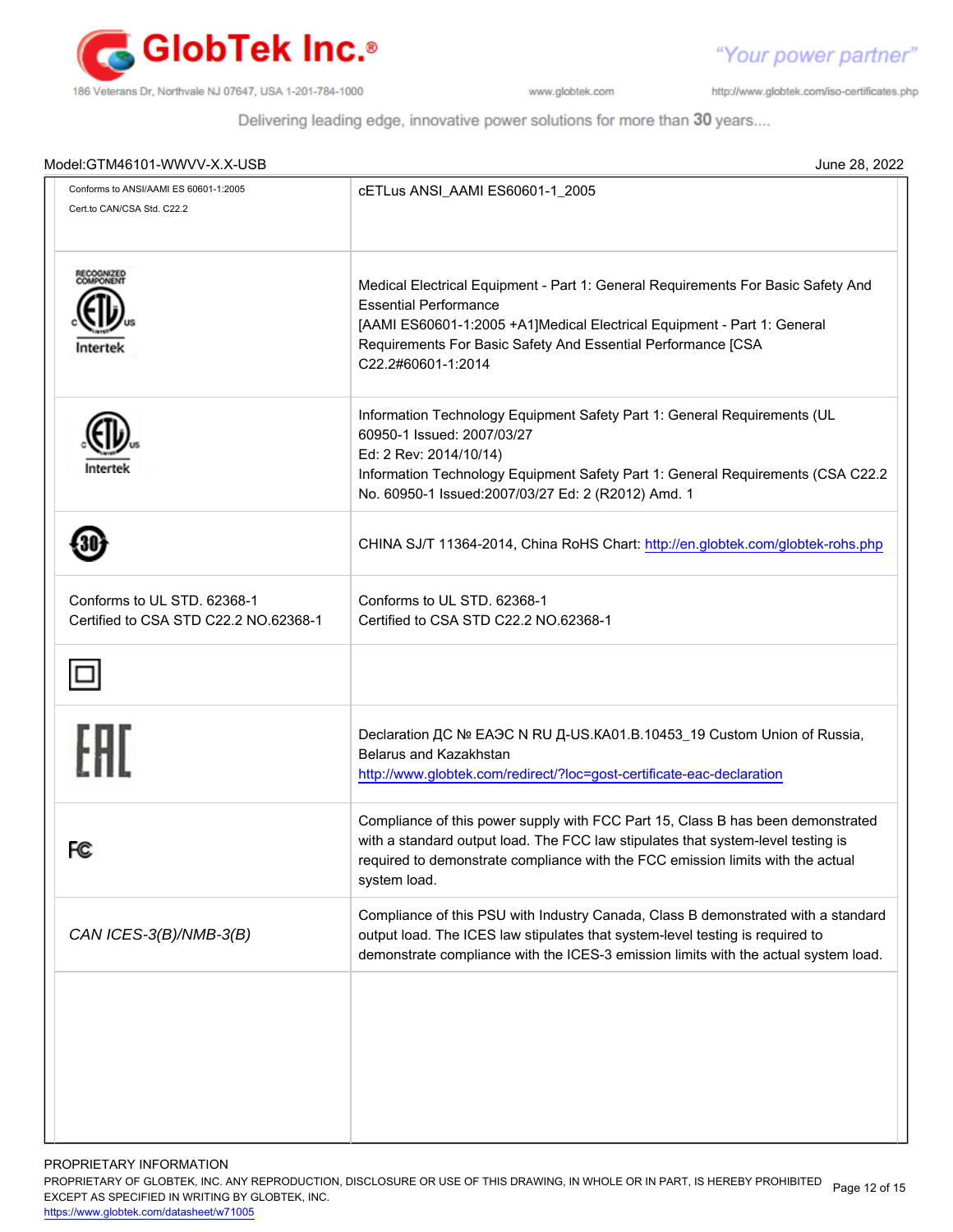

http://www.globtek.com/iso-certificates.php

"Your power partner"

Delivering leading edge, innovative power solutions for more than 30 years....

| Model:GTM46101-WWVV-X.X-USB<br>June 28, 2022                                                                                                                   |                                                                                                                                                                                                                                                                        |
|----------------------------------------------------------------------------------------------------------------------------------------------------------------|------------------------------------------------------------------------------------------------------------------------------------------------------------------------------------------------------------------------------------------------------------------------|
| IS 13252 (Part 1)<br><b>EC 60950-1</b><br>R-41017175<br>www.bis.gov.in                                                                                         | Bureau Of Indian Standards for GTM46101-1005-USB (5V only)                                                                                                                                                                                                             |
| <b>IP20</b>                                                                                                                                                    | Ingress Protection: IP20 to IEC60529:2001 Protected against solids objects over<br>12mm and No Protection                                                                                                                                                              |
| DC-E-671-006.1<br><b>PRECAUCION: PARA USO EN</b><br><b>EQUIPOS ELECTRONICOS</b><br><b>SOLAMENTE</b>                                                            | IRAM certificate DC-E-G71-006.1 to IEC 62368-1:2014                                                                                                                                                                                                                    |
| GlobTek, Inc.                                                                                                                                                  | JAPAN TUV R-PSE, Cert. No. JD 50471624, to J62368-1(H30),<br>J55032(H29),J3000(H25,[15V or less]. Please reference the following website for<br>guidelines on PSE regulations:<br>http://en.globtek.com/importing-ite-and-medical-power-supplies-ac-adaptors-to-japan/ |
| 직류전원장치 AC/DC ADAPTER<br>KTC HU10499-20042A<br>한 표시<br>기준 만족 제품<br>모델명:GTM46101-1306-0.5-USB<br>Mfr. Name: GLOBTEK (SUZHOU) CO.,LTD<br>A/S Center: 10-6221-6100 | Korea HU10499-20042A (for GTM46101-USB) 5V-5.4V                                                                                                                                                                                                                        |
| EFFICIENCY LEVEL $(\widehat{\text{V}})$                                                                                                                        | Efficiency: complies to section 301 of Energy Independence and Security Act (EISA)<br>complies with Energy Star tier 2 (North America), ECP tier 2 (China), MEPS tier 2<br>(Australia), Code of Conduct (Europe)                                                       |
| <b>LPS</b>                                                                                                                                                     | Limited Power Source 60950                                                                                                                                                                                                                                             |
| <b>LPS</b>                                                                                                                                                     | Limited Power Source 62368                                                                                                                                                                                                                                             |
|                                                                                                                                                                |                                                                                                                                                                                                                                                                        |

PROPRIETARY INFORMATION

PROPRIETARY OF GLOBTEK, INC. ANY REPRODUCTION, DISCLOSURE OR USE OF THIS DRAWING, IN WHOLE OR IN PART, IS HEREBY PROHIBITED Page 13 of 15<br>EXALER 10 OREGIEIER WILKENIG BY OLOREEK WO EXCEPT AS SPECIFIED IN WRITING BY GLOBTEK, INC.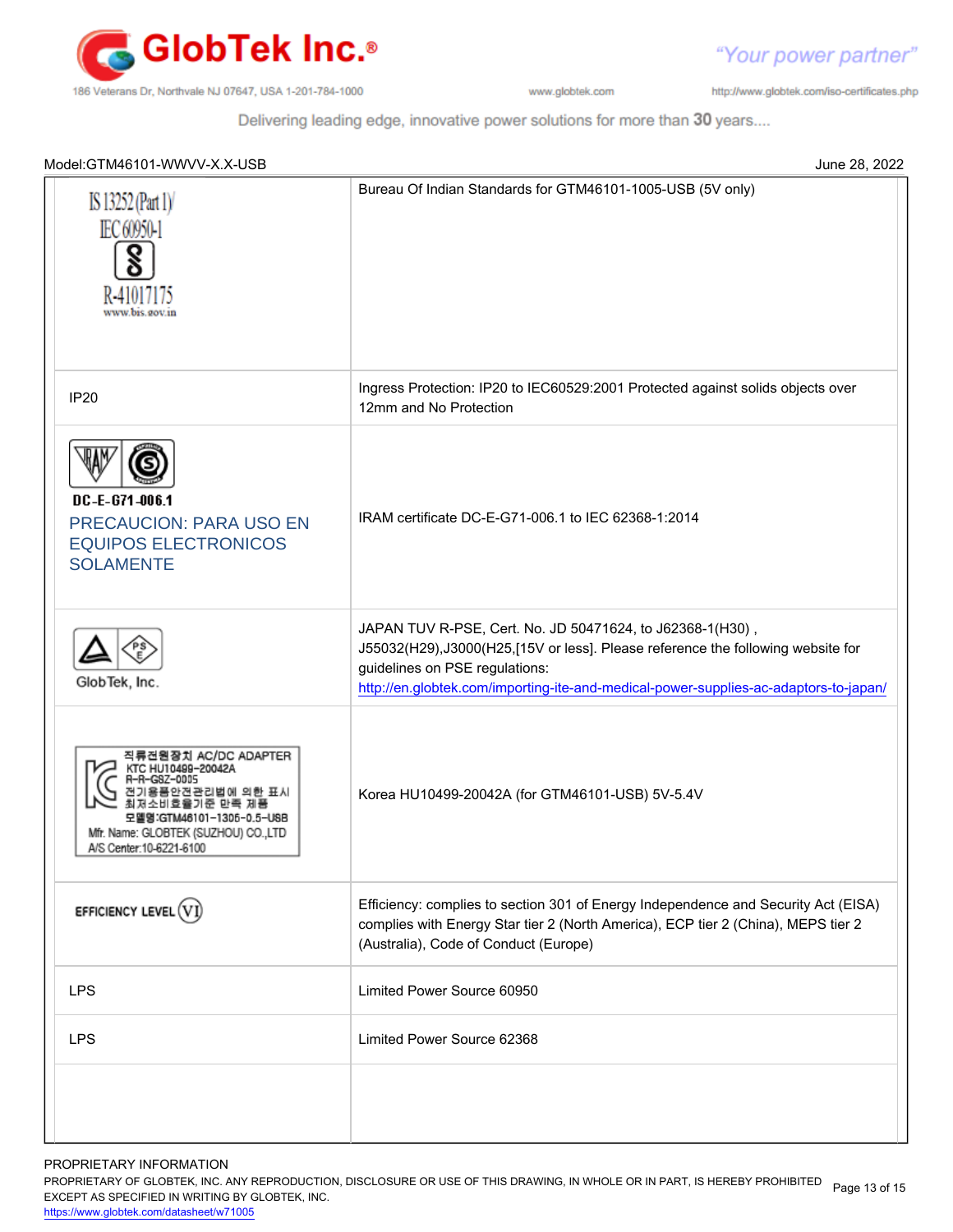

"Your power partner" http://www.globtek.com/iso-certificates.php

Delivering leading edge, innovative power solutions for more than 30 years....

| Model:GTM46101-WWVV-X.X-USB                             | June 28, 2022                                                                                                                                                                       |
|---------------------------------------------------------|-------------------------------------------------------------------------------------------------------------------------------------------------------------------------------------|
|                                                         | Morocco SDoC declaration<br>http://www.globtek.info/certs/Morocco%20SDoC%20Declaration/                                                                                             |
| NOI                                                     | NOM (Mexico) to NOM-001-SCFI-2018 GTM46101 for 5V only                                                                                                                              |
| <b>Energy Verified</b><br>Rendement Énergétique Vérifié | Natural Resources Canada (NRCan): CSA Standard C381.1-08, QSP NRCAN<br>EEV1191;<br>http://shop.csa.ca/en/canada/energy-efficiency/cancsa-c3811-08/invt/27024802008<br>(for 5V only) |
| N136<br>SAA-210063-EA                                   | RCM certificate SAA-210063-EA<br>Australia and New Zealand Regulatory Compliance, Mark (<br>http://rcm.standards.org.au/rcmfaq/rcmfaq.htm)                                          |
| <b>RoHS</b>                                             | Specifications of directive 2011/65/EU Annex VI (ROHS-2) with amendment<br>2015/863-EU (ROHS-3) http://www.ce-mark.com/Rohs%20final.pdf                                             |
|                                                         | Semko S-Mark-Cert-EN60601-1 3.1rd Edition (http://www.intertek.com/marks/s/)                                                                                                        |
| No Logo                                                 | SOUTH AFRICAN EMI/EMC SABS for GTM46101-1005-USB                                                                                                                                    |
| No Logo                                                 | South Africa approval NRCS                                                                                                                                                          |
| No Logo                                                 | ST-Malaysia GTM46101                                                                                                                                                                |
| UK<br>CA                                                | <b>UKCA Certification</b>                                                                                                                                                           |
|                                                         |                                                                                                                                                                                     |

PROPRIETARY INFORMATION

PROPRIETARY OF GLOBTEK, INC. ANY REPRODUCTION, DISCLOSURE OR USE OF THIS DRAWING, IN WHOLE OR IN PART, IS HEREBY PROHIBITED Page 14 of 15<br>EXALER 10 RESISTED WINDITING BY OLGETTY WO EXCEPT AS SPECIFIED IN WRITING BY GLOBTEK, INC.